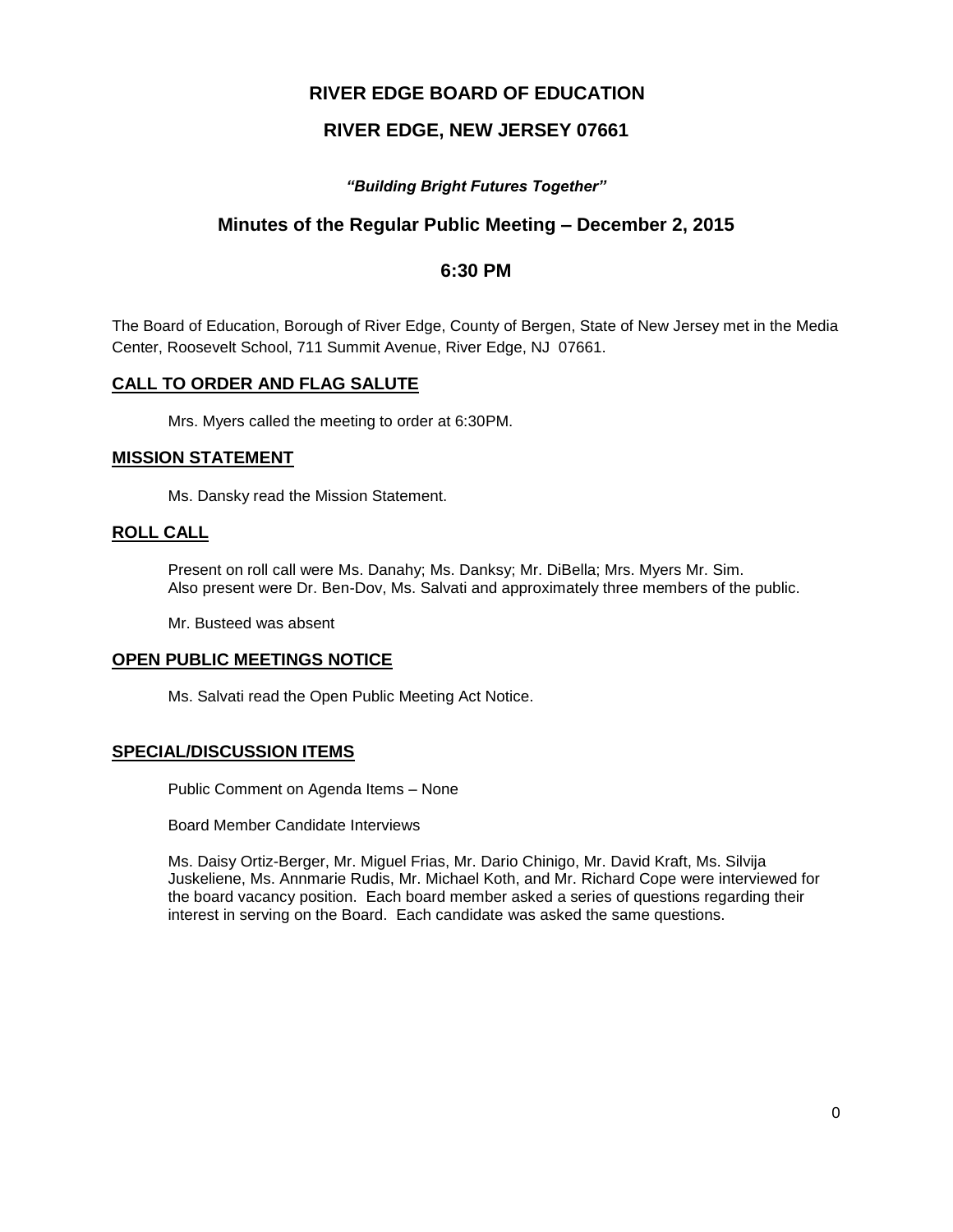# **REPORTS**

## **SUPERINTENDENT**

Dr. Ben-Dov reported on the following:

- PARCC results for the District and Schools have arrived and are being analyzed in various ways. We are currently planning meetings with teachers to help them understand how to interrupt the results. We are also planning workshops for parents starting in January. The tentative date for the presentation to the board and parents will be at the January 20, 2016 board meeting.
- There was a Technology Meeting held today where the dismantling of the current Technology Labs was discussed. We plan to use the stationary computers in classrooms to service the smart boards. We also discussed digital services and programs. We are asking the teachers to evaluate them and to find out which ones to include in the 2016- 2017 budget.
- We are continuing to explore preparations for our future STEM labs. We visited Dwight Englewood School new building that is dedicated to STEM. This was inspirational but designed for High School. Additional visits to other facilities are planned.
- Dr. Ben-Dov attended a school safety and security training. We are beginning to work on upgrading our emergency plan and look forward to working with law enforcement and other town agencies starting in January.
- Many topics will be presented during the next few board meetings. The results for the School Climate Survey will be presented at the December 16<sup>th</sup> board meeting along with the Summer Enrichment Program that was postponed from the tonight's meeting. The board needs to find a time to discuss the action plan for board goals and the two year goal suggested by Alfred Annunziata.

## **PRINCIPAL**

Dr. Ben-Dov reported for Mr. Henzel on the following:

- Parent/Teacher conferences went very well. There was one late night of conferences on November 23 $^{\text{rd}}$ , followed by afternoon conferences on November 24<sup>th</sup>.
- The Student Council ran a food drive for the Center for Food Action. We were able to donate many boxes in time for Thanksgiving.
- Roosevelt and Cherry Hill School will participate in the Hour of Code. We are one of 155,000 events around the world that will take place next week. The mission of Hour of Code is to help students learn computer science. This will take place during the student's Library class. Each student that participates will receive a certificate.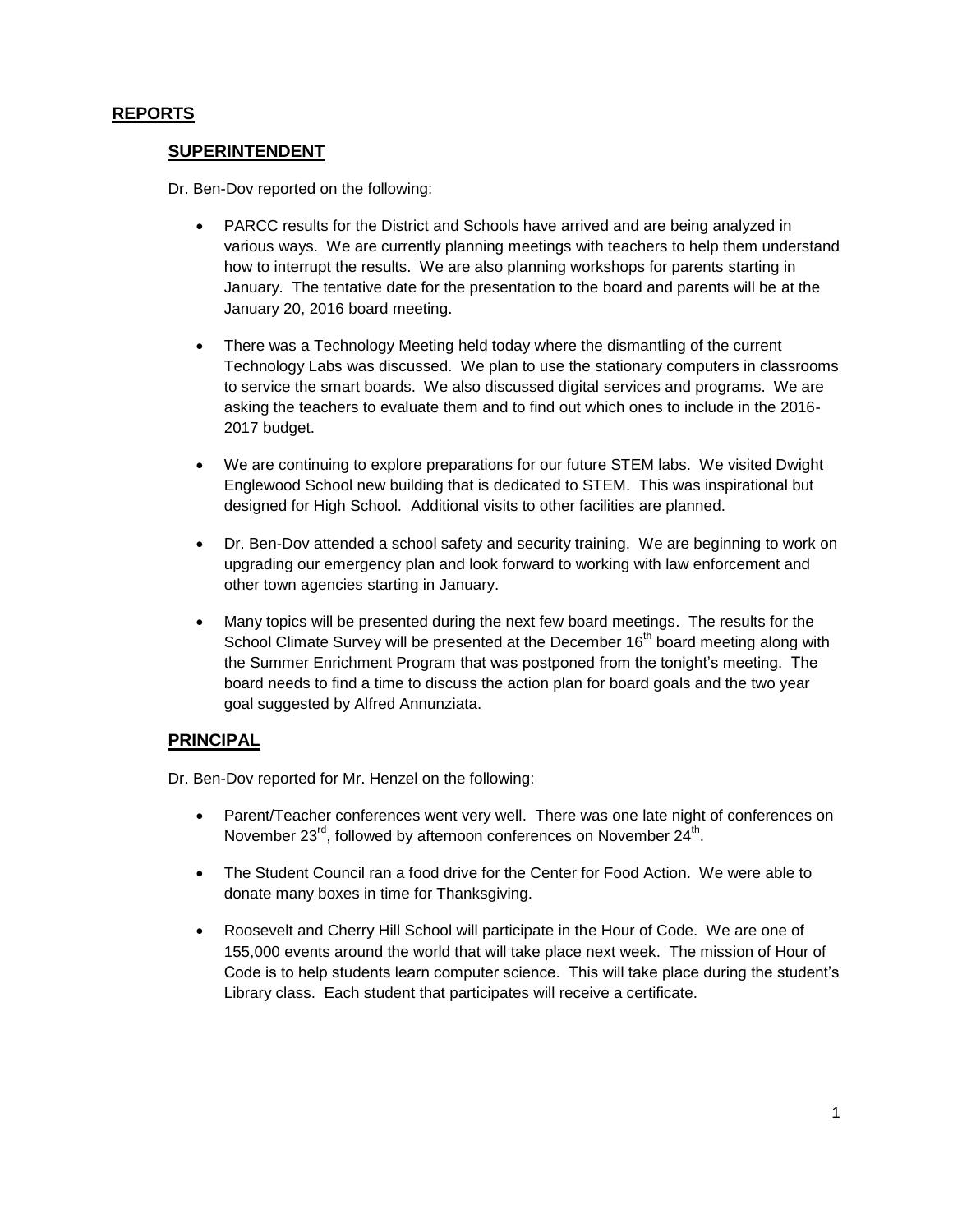# **BOARD SECRETARY**

Ms. Salvati reported on the following:

- The first round of budget discussion with the administrators is taking place tomorrow.
- A year-end priority for the Business Office is preparing for the Affordable Health Care Act that goes into effect January 1st. Ms. Salvati and Ms. O'Brien have been attending training courses on this area to ensure that the district is in compliance and ready with all of the required reporting.

# **PRESIDENT**

Mrs. Myers did not report at this meeting.

## **COMMITTEES**

- Ms. Dansky and Mr. Sim attended a Bergen County School Boards Association Meeting on December 1<sup>st</sup>.
- Mr. Sim spoke about his experience at the New Jersey School Board Delegate Assembly on Saturday, November 21st.

# **MOTIONS TO BE ACTED UPON**

## **A. ADMINISTRATION/POLICY**

**1**. That the Board of Education approve the following Board Goals for the 2015-2016 school year.

**Goal #1**: Monitor enrollment for 2016-2017 to determine facility space needs.

**Goal #2**: Monitor potential development and redevelopments in River Edge to determine the need to prepare for eminent enrollment increases.

**2**. That the Board of Education approve the following District Goal for the 2015-2016 school year.

**Goal #3**: Accommodate the changes in enrollment, while sustaining the appropriate student programs, by June 30, 2016. (Include: monitoring enrollment for 2015-2016 and kindergarten registration for 2016-2017; Planning for transitioning the technology labs into classrooms and adapting the discovery labs to include technology).

#### **Motion by: Mr. DiBella Seconded by: Mr. Sim**

Ayes: Ms. Danahy, Ms. Dansky, Mr. DiBella, Mr. Sim, Mrs. Myers Nays: None

**3**. That the Board of Education approve the Minutes and Confidential Minutes of October 21, 2015.

#### **Motion by: Mr. Sim Seconded by: Ms. Dansky**

Ayes: Ms. Danahy, Ms. Dansky, Mr. DiBella, Mr. Sim, Mrs. Myers Nays: None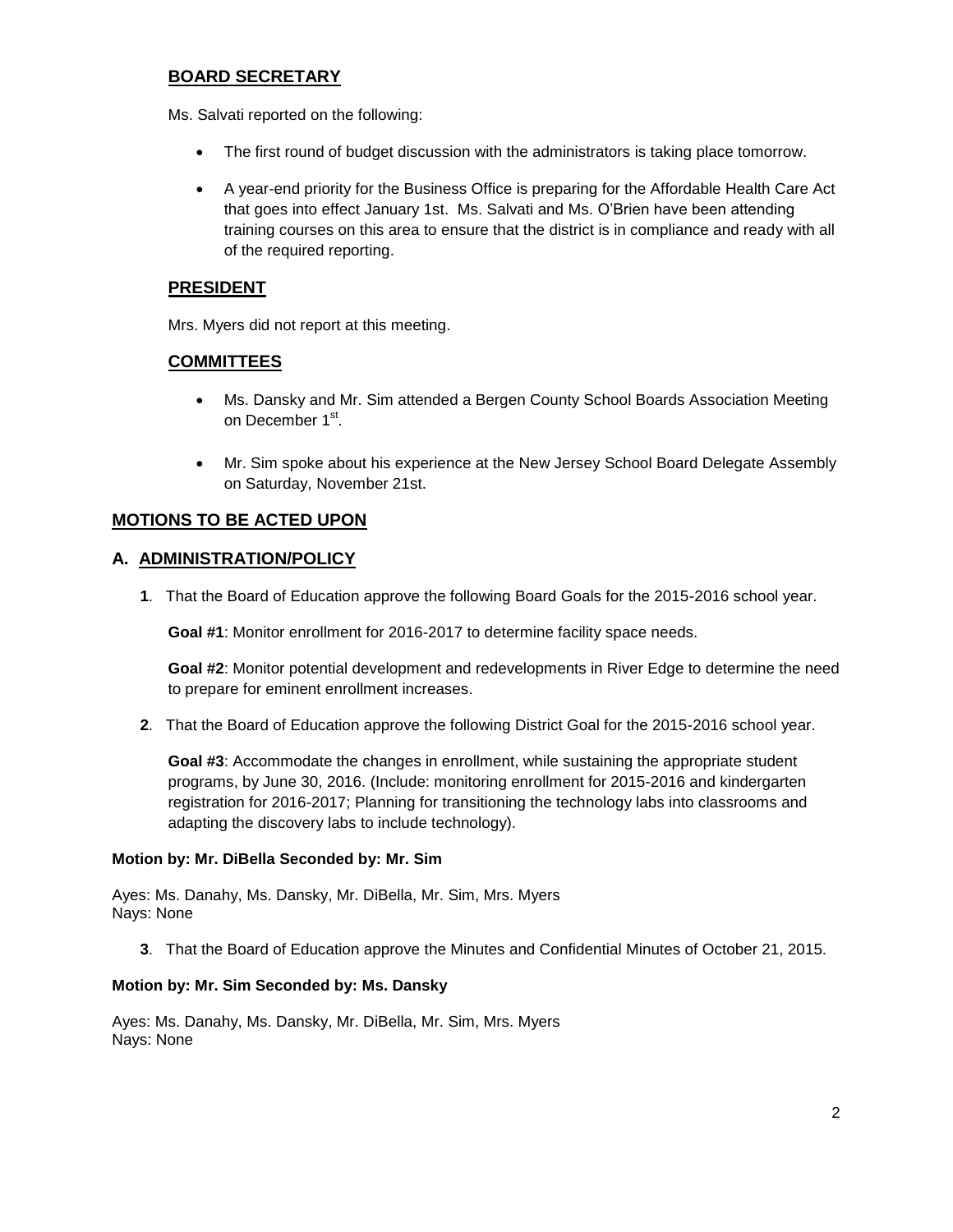**4**. That the Board of Education approve the Minutes and Confidential Minutes of November 11,2015.

# **Motion by: Ms. Dansky Seconded by: Ms. Danahy**

Ayes: Ms. Dansky, Mr. Sim, Mrs. Myers Nays: None, Abstained: Ms. Danahy, Mr. DiBella

**5**. That the Board of Education approve the completion of the following emergency drills:

| School             | <b>Dates</b>                                                 |
|--------------------|--------------------------------------------------------------|
| Cherry Hill School | November 4, 2015 Evacuation<br>November 18, 2015 Fire Drill  |
| Roosevelt School   | November 13, 2015 Fire Drill<br>November 30, 2015 Evacuation |

# **B. CURRICULUM/EDUCATION** - None

## **C. BUILDINGS & GROUNDS** - None

## **D. FINANCE/GRANTS/GIFTS**

**1**. That the Board of Education approve the appropriation of Extraordinary Aid and Non-public Transportation Aid into the General Fund for the 2015-2016 school year as follows:

> Extraordinary Aid \$45,871 Non-public Transportation Aid \$2,088

**2**. That the Board of Education approve the amendment to the FY 16 IDEA Grant for carryover funds in the amount of:

Basic IDEA Grant \$44,296

- **3**. That the Board of Education approve the close-out of the Cherry Hill School Roof Project and transfer all unspent funds back to Capital Reserve.
- **4**. That the Board of Education accept a donation from NYJPW Chinese-American Arts & Culture Association, Inc. in the amount of \$3,000.00 to be used to benefit the students in Cherry Hill School and New Bridge Center.

# **E. PERSONNEL**

- **1**. That the Board of Education, with the recommendation of the Superintendent, appoint Julie Rabinowitz, as the District Liaison to the Board of the River Edge Public Library for the 2015-2016 school year.
- **2**. That the Board of Education, with the recommendation of the Superintendent, approve Abigail Burns-Paterson, In-Home Instruction, for the 2015-2016 school year.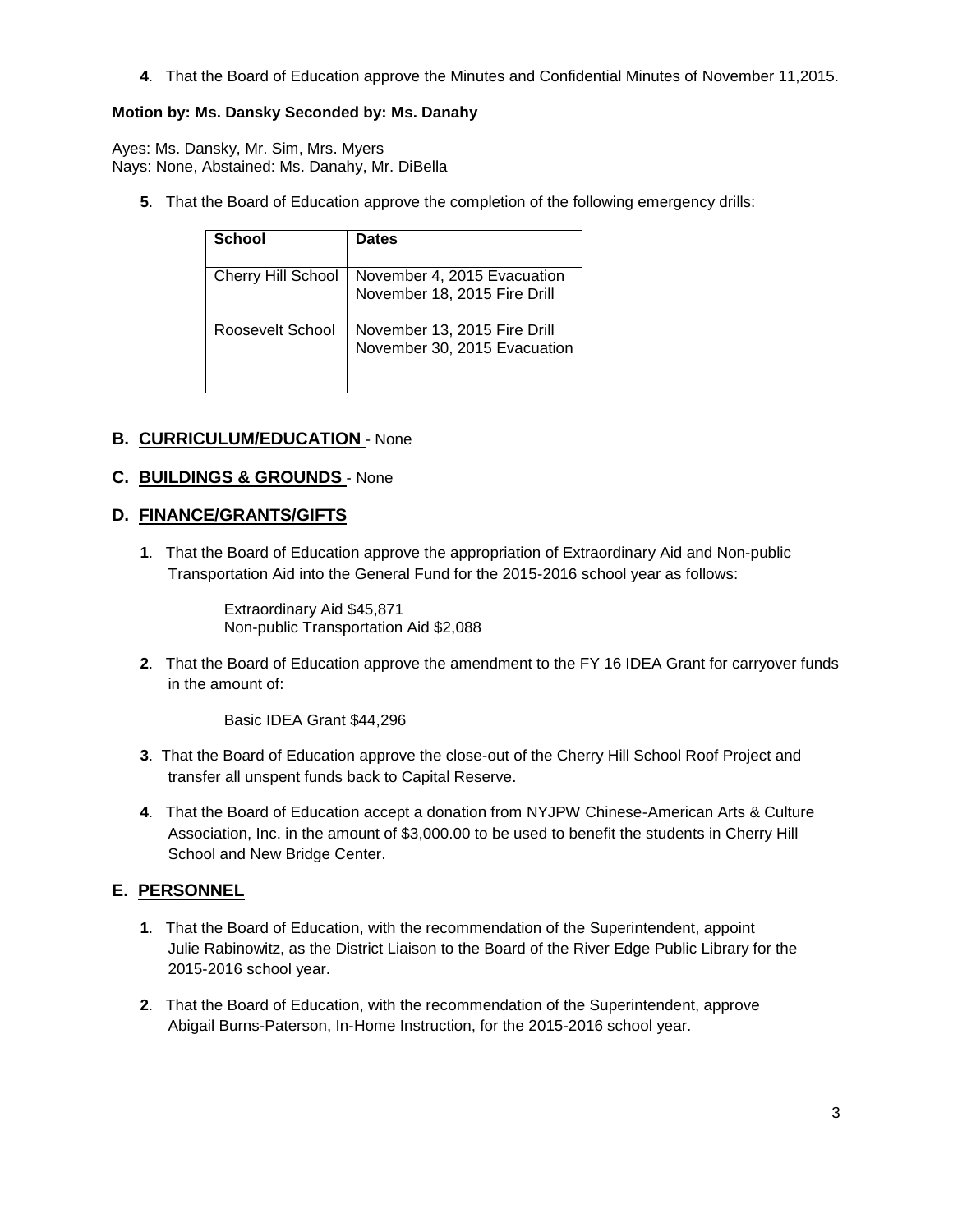**3**. That the Board of Education approve the following staff members for the Cycle II of the Post Dismissal Instructional Academy for the 2015-2016 School Year:

> April Kaiser-Teacher Ashley Suarez -Aide

## **F. RIVER EDGE SPECIAL EDUCATION** - None

## **G. REGION V ADMINISTRATION & TRANSPORTATION**

**1**. That the Board of Education approve the following Contract Addendum with Morgan/SML School Transportation.

| Route # | School                   | <b>Per Diem</b> |
|---------|--------------------------|-----------------|
| 2032    | Valley Harrington Pk/OLV | \$25.00         |

**2**. That the Board of Education approve the following Renewal Contracts with Morgan/SML School Transportation.

| Route # | <b>School</b>                 | <b>Per Diem</b> |
|---------|-------------------------------|-----------------|
| 1834    | <b>Community Lower School</b> | \$218.82        |
| 1966    | <b>ECLC</b>                   | \$304.50        |
| 2032    | Valley Harrington Pk/OLV      | \$149.99        |
| 2077    | Bergen Voc. Teterboro         | \$138.84        |

**3**. That the Board of Education approve the following Renewal Contract with Morgan/SML School Transportation.

| Route # | School              | <b>Per Diem</b> |
|---------|---------------------|-----------------|
|         | C.P. Center Clifton | \$253.32        |

**4**. That the Board of Education approve the following Bid Contract with A-1 Elegant.

| ∣ Route # | School               | <b>Per Diem</b> |
|-----------|----------------------|-----------------|
| 2216      | Slocum Skewes School | \$346.00        |

**5**. That the Board of Education approve the following Renewal Contracts with Pro Trans School Transportation.

| Route # | <b>School</b>                | <b>Per Diem</b> |
|---------|------------------------------|-----------------|
| 2072    | South Bergen Lodi/High Point | \$123.66        |
| 2074    | YCS Ft. Lee/Anna Scott       | \$133.97        |
| 2082    | Valley Program OLV           | \$237.48        |

**6**. That the Board of Education approve the following Quote Contract with Radiant Transportation.

| Route # | School                 | Per Diem |
|---------|------------------------|----------|
| 2240    | <b>TCI High School</b> | \$190.00 |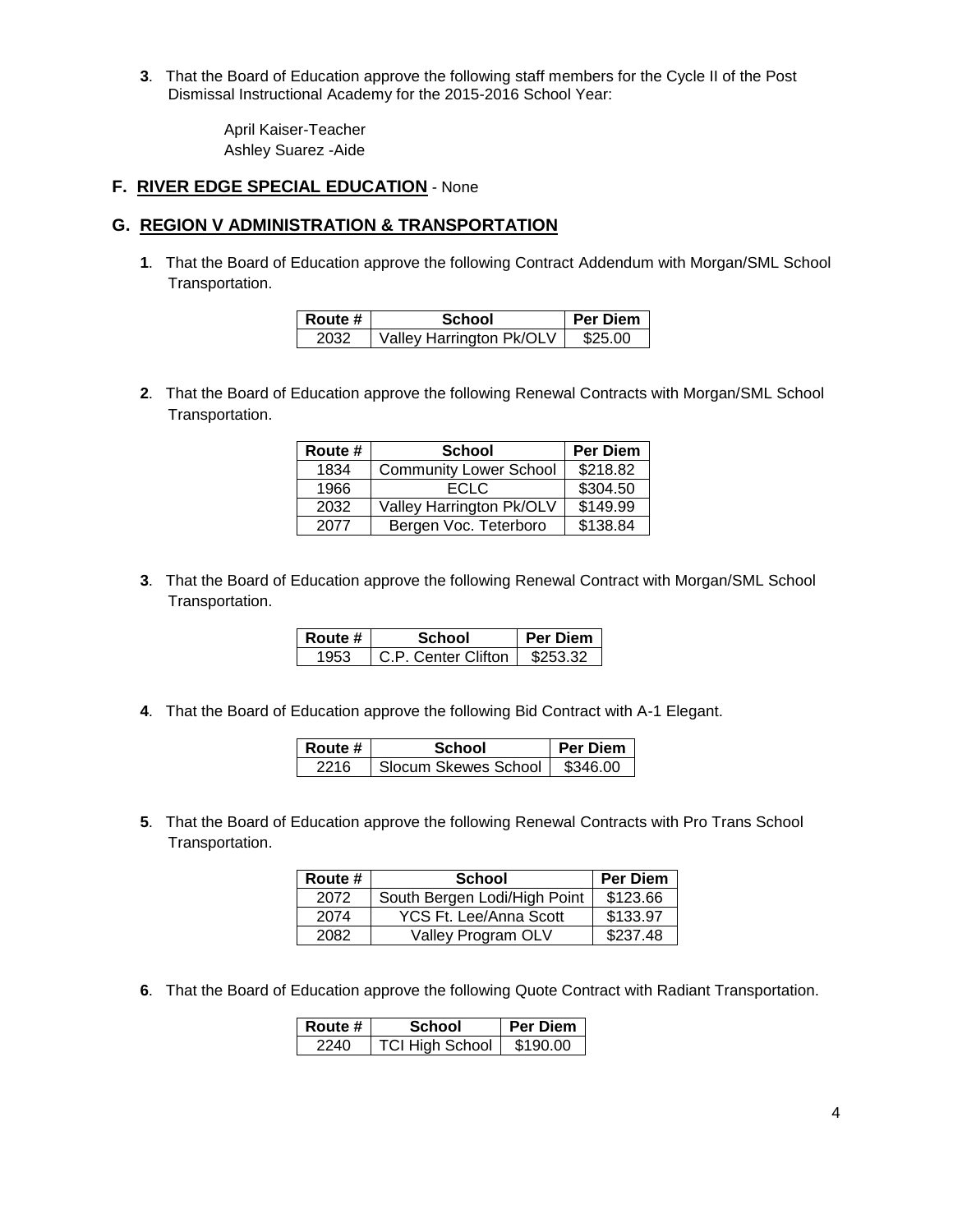**7**. That the Board of Education approve the following Renewal Contract with Radiant Transportation.

| l Route # | School                                        | <b>Per Diem</b> |
|-----------|-----------------------------------------------|-----------------|
| 2031      | Stepping Stones/Westbridge Academy   \$200.27 |                 |

**8**. That the Board of Education approve the following Quote Contracts with We Care School Transportation.

| Route # | <b>School</b>             | <b>Per Diem</b> |
|---------|---------------------------|-----------------|
| Q216    | <b>Building Bridges</b>   | \$206.00        |
| Q218    | <b>Chancellor Academy</b> | \$169.00        |
| Q220    | <b>CTC Fair Lawn</b>      | \$261.00        |
| Q221    | <b>Felician School</b>    | \$214.00        |
| Q232    | Camp Soar                 | \$99.00         |

**9**. That the Board of Education approve the following Renewal Contract with S&D Transportation.

| Route # | School                         | <b>Per Diem</b> |
|---------|--------------------------------|-----------------|
| 1853    | Chapel Hill/Chancellor Academy | \$156.00        |

**10**. That the Board of Education approve the following Renewal Contract with Soliman Transportation.

| <b>Route</b> # | School                   | Per Diem |
|----------------|--------------------------|----------|
| 2079           | Sawtelle Learning Center | \$182.41 |

**11**. That the Board of Education approve the following Renewal Contract with F.S. Transportation.

| Route # | School                        | <b>Per Diem</b> |
|---------|-------------------------------|-----------------|
| 1987    | Little Red School House NYC 1 | \$197.78        |

**12**. That the Board of Education approve the following Bid Contract with F.S. Transportation.

| Route # | School              | Per Diem |
|---------|---------------------|----------|
| 2220    | Gateway High School | \$214.00 |

**13**. That the Board of Education approve the following Renewal Contracts with Durham School Services.

| Route # | <b>School</b>                       | <b>Per Diem</b> |
|---------|-------------------------------------|-----------------|
| 0553    | <b>Community Lower School</b>       | \$141.76        |
| 1536    | <b>Transition Center Wood-Ridge</b> | \$214.30        |
| 1132    | Stillman Pre-School                 | \$126.76        |
| 1133    | Stillman Pre-School                 | \$122.78        |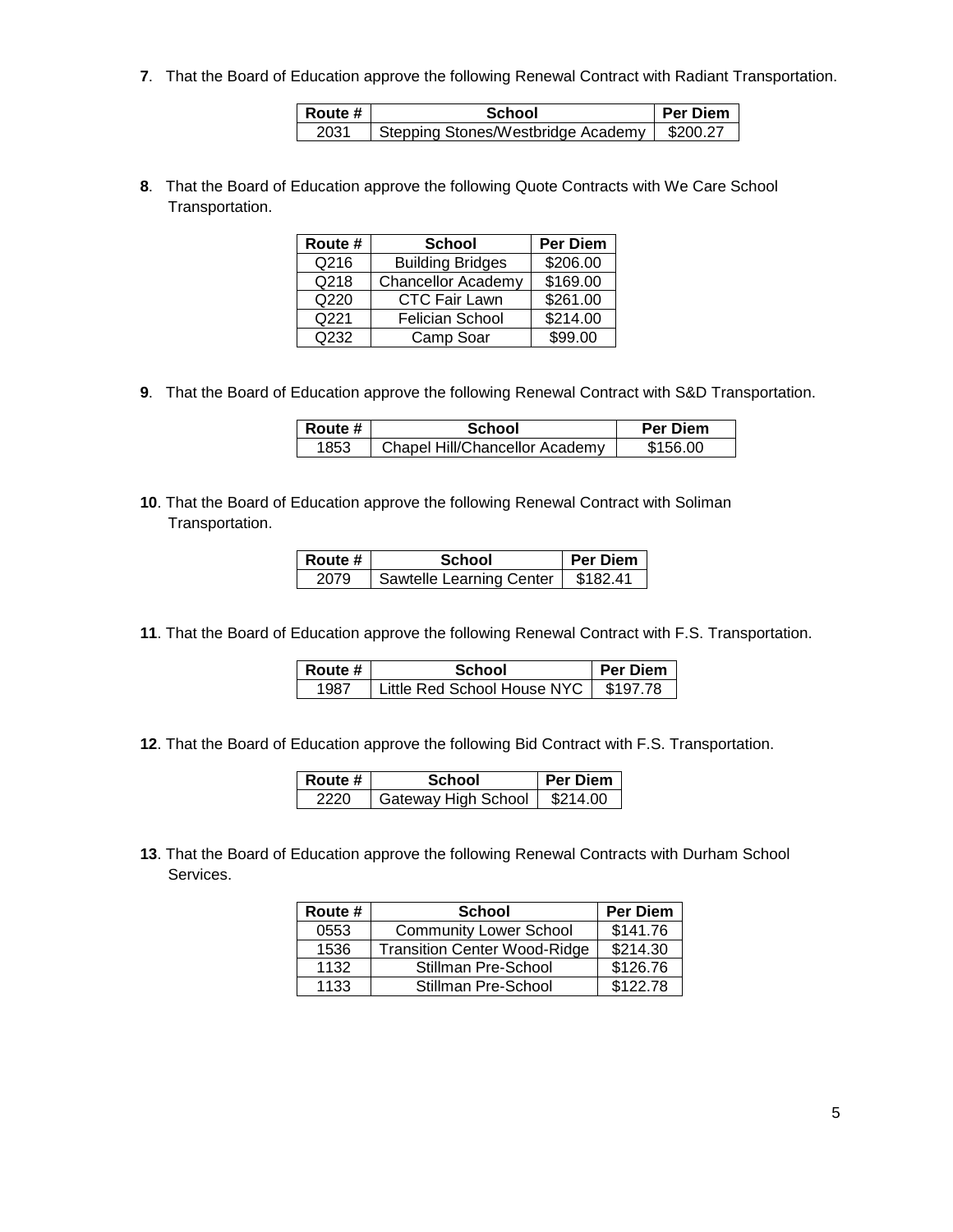. That the Board of Education approve the following Bid Contract with Durham School Services.

| Route # | School                  | <b>Per Diem</b> |
|---------|-------------------------|-----------------|
| 2212    | <b>Holmstead School</b> | \$245.00        |

. That the Board of Education approve the following Quote Contracts with Destiny 23.

| Route # | School                 | <b>Per Diem</b> |
|---------|------------------------|-----------------|
| Q230    | C.T.D.S. Rutgers       | \$189.00        |
| Q231    | Celebrate The Children | \$162.00        |

. That the Board of Education approve the following Renewal Contract with Rinaldi Transportation.

| Route # | School                   | <b>Per Diem</b> |
|---------|--------------------------|-----------------|
| 1529    | Washington Middle School | \$193.20        |

. That the Board of Education approve the following Bid Contract with Rinaldi Transportation.

| Route # | School       | <b>Per Diem</b> |
|---------|--------------|-----------------|
| 2233    | Smith School | \$212.00        |

. That the Board of Education approve the following Bid Contract with Timmy Transportation LLC.

| Route # | School         | Per Diem |
|---------|----------------|----------|
| 2224    | Garden Academy | \$178.00 |

. That the Board of Education approve the following Bid Contracts with First Choice.

| Route # | <b>School</b>             | Per Diem |
|---------|---------------------------|----------|
| 2208    | Bergen Co. Tech Teterboro | \$87.00  |
| 2215    | <b>Building Bridges</b>   | \$198.00 |

. That the Board of Education approve the following Renewal Contract with First Choice.

| Route # | School         | <b>Per Diem</b> |
|---------|----------------|-----------------|
| 1747    | New Beginnings | \$199.13        |

. That the Board of Education approve the following Renewal Contracts with John Leckie.

| Route # | School                  | <b>Per Diem</b> |
|---------|-------------------------|-----------------|
| 0771    | Felician School         | \$234.67        |
| 2048    | Bergen County Academies | \$88.17         |